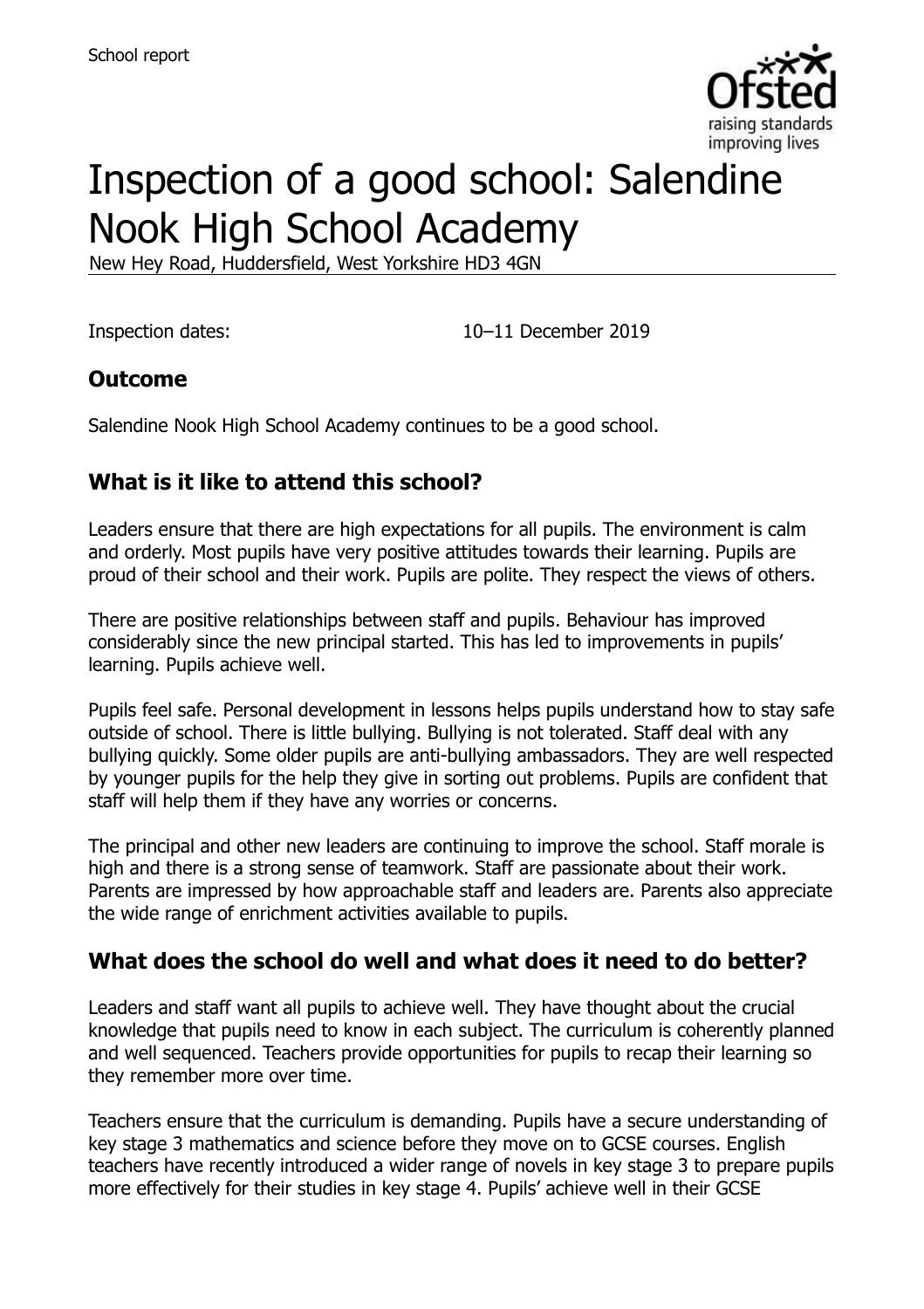

examinations. They achieve particularly well in English, mathematics, science and geography. Pupils are well prepared for their next steps in education, employment or training. Almost all pupils go on to further education. Disadvantaged pupils and pupils with special educational needs and/or disabilities (SEND) are well supported. As a result, they achieve well.

However, in Year 9 pupils do not study all parts of the key stage 3 national curriculum. Pupils do not study subjects such as history and geography in Year 9 unless they opt to study them as a GCSE subject. Leaders already have plans in place to ensure that next year all pupils in Year 9 study a broad range of subjects that at least matches the national curriculum.

Teachers have good subject knowledge. They have high expectations of what pupils can achieve. In most subjects, teachers check pupils' understanding effectively so that pupils' misconceptions are quickly identified. However, in some subjects teachers do not check pupils' understanding clearly before moving on. Sometimes, teachers do not realise soon enough that pupils do not understand aspects of their work.

Pupils behave well. Most pupils are keen to learn. Pupils conduct themselves well around school. Pupils attend well. There are few pupils who are regularly absent from school. Staff deal with misbehaviour fairly and they reward good behaviour.

The new house system has given more opportunities for pupils to participate in extracurricular activities. Pupils enjoy taking part in talent shows and sporting events. They are enthusiastic about the wide range of school trips and visits. A high number of pupils engage in extra-curricular activities. Leaders are committed to equality of opportunity for all. For instance, leaders make sure that all groups of pupils are involved in school trips and visits.

Leaders and governors are ambitious for staff and pupils. Staff and pupils know that their views are listened to and acted on. Leaders and governors are considerate of staff's wellbeing. Leaders have taken action to reduce staff workload.

# **Safeguarding**

The arrangements for safeguarding are effective.

There is a strong culture of safeguarding. Leaders make sure that staff are vigilant. Staff know what to do if they have safeguarding concerns. Staff know the risks pupils might face in the local community and elsewhere. The school's safeguarding team have very good links with parents, external agencies and local primary schools. This helps them give effective support to the most vulnerable pupils. Leaders record any concerns over pupils' welfare and the actions they have taken to keep pupils safe. Leaders check the attendance and welfare of pupils who attend alternative education provision. Leaders ensure that all necessary checks are made on staff to ensure that they are safe to work with pupils.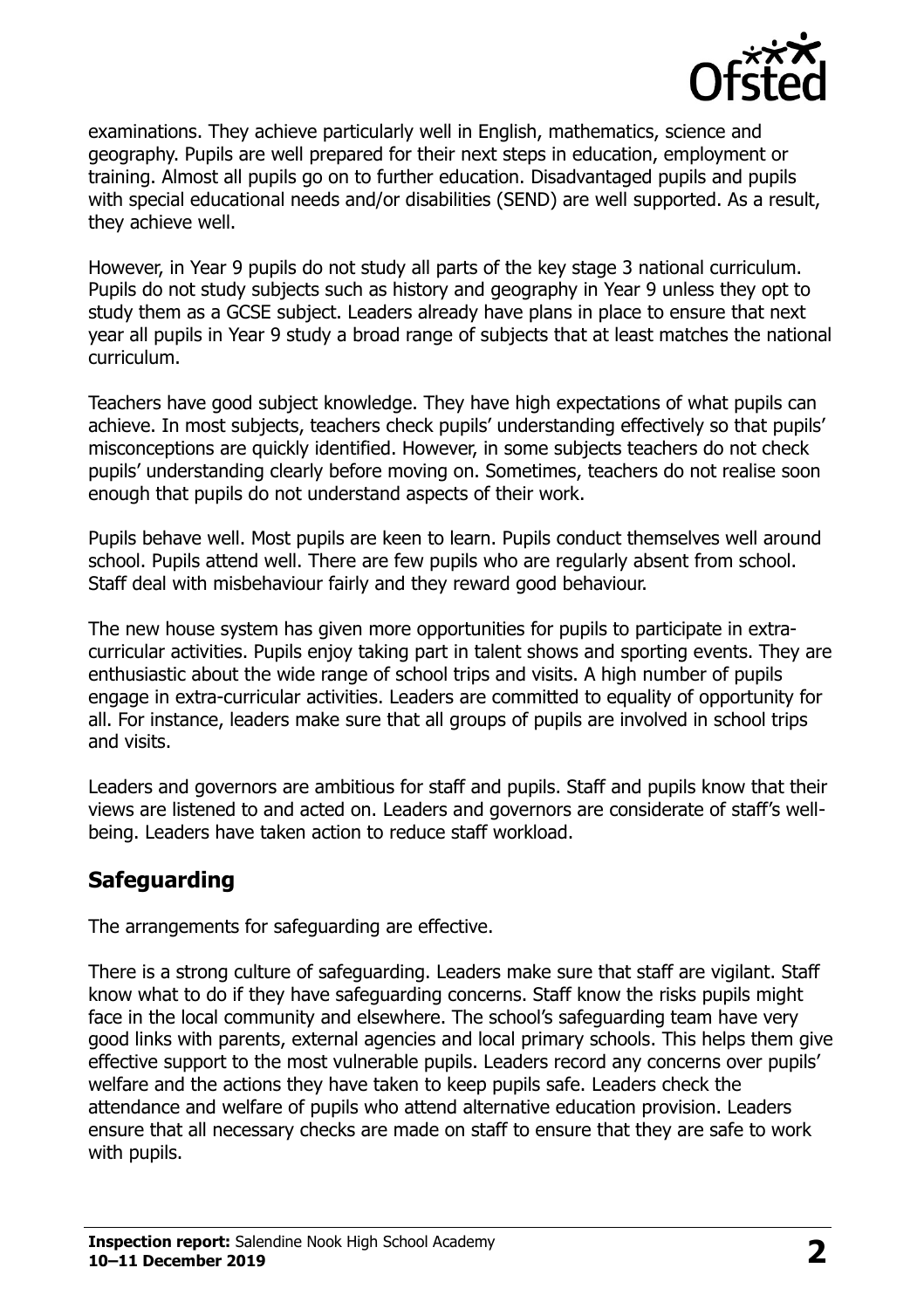

# **What does the school need to do to improve?**

# **(Information for the school and appropriate authority)**

- In Year 9 pupils do not study all aspects of the national curriculum, such as history and geography, because they start their GCSE option subjects in Year 9. It is clear from the actions that leaders have already taken that they have plans in place to address this. Leaders should implement their plans to ensure that all pupils in Year 9 study the full curriculum.
- Teachers' assessment of pupils' learning is variable. Teachers do not check pupils' understanding carefully enough in some subjects. This means that some misconceptions are not addressed. On occasions, teachers' advice is not clear enough to support pupils' curriculum understanding. Leaders need to make sure that teachers use assessment more effectively to check pupils' understanding and to ensure that pupils remember the most important parts of their work.

#### **Background**

When we have judged a school to be good, we will then normally go into the school about once every four years to confirm that the school remains good. This is called a section 8 inspection of a good school or non-exempt outstanding school. We do not give graded judgements on a section 8 inspection. However, if we find some evidence that the school could now be better than good or that standards may be declining, then the next inspection will be a section 5 inspection. Usually this is within one to two years of the date of the section 8 inspection. If we have serious concerns about safeguarding, behaviour or the quality of education, we will convert the section 8 inspection to a section 5 inspection immediately.

This is the first section 8 inspection since we judged Salendine Nook High School Academy to be good on 11–12 February 2016.

#### **How can I feed back my views?**

You can use [Ofsted Parent View](https://parentview.ofsted.gov.uk/) to give Ofsted your opinion on your child's school, or to find out what other parents and carers think. We use Ofsted Parent View information when deciding which schools to inspect, when to inspect them and as part of their inspection.

The Department for Education has further quidance on how to complain about a school.

If you are not happy with the inspection or the report, you can [complain to Ofsted.](https://www.gov.uk/complain-ofsted-report)

#### **Further information**

You can search for [published performance information](http://www.compare-school-performance.service.gov.uk/) about the school.

In the report, '[disadvantaged pupils](http://www.gov.uk/guidance/pupil-premium-information-for-schools-and-alternative-provision-settings)' refers to those pupils who attract government pupil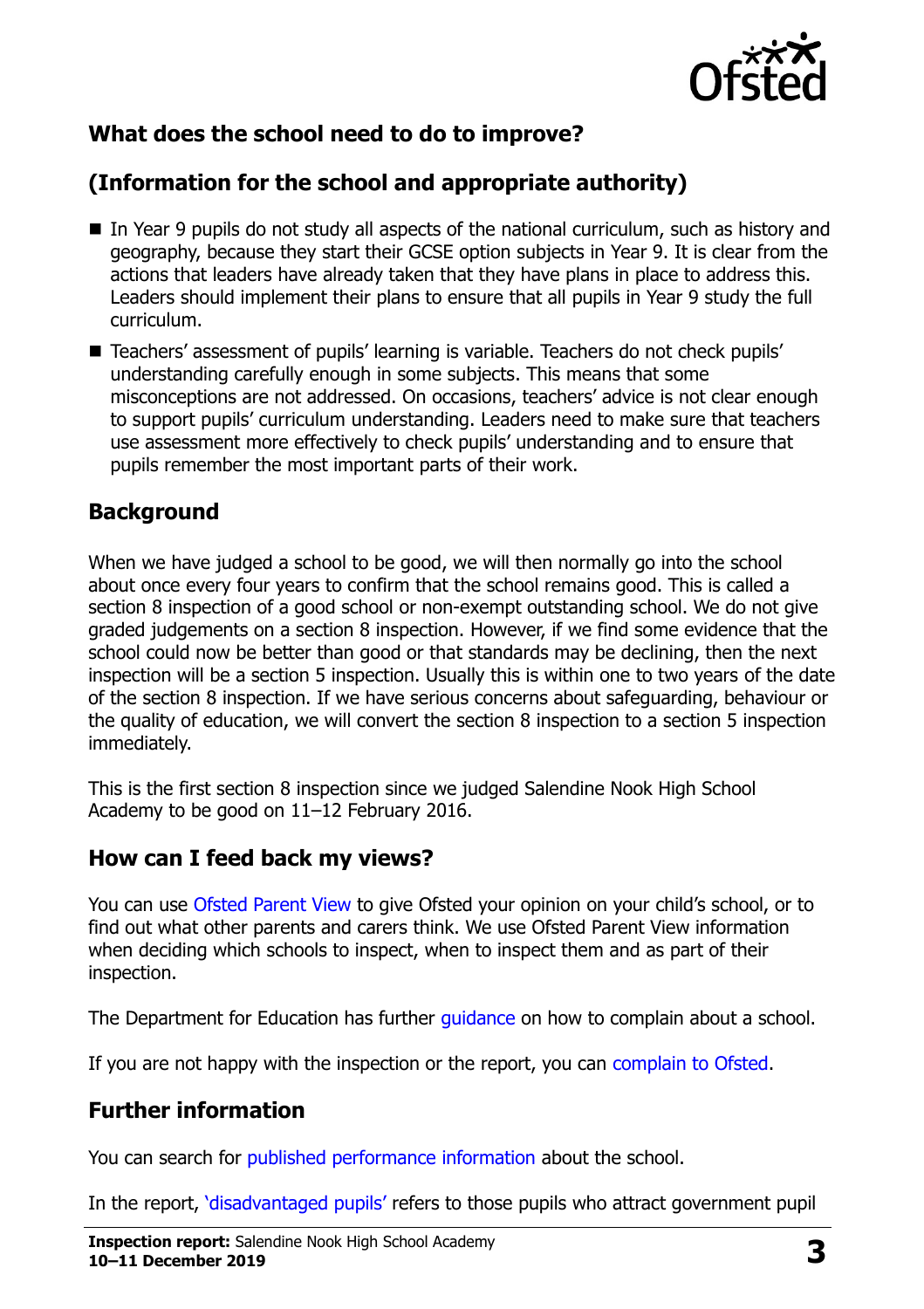

premium funding: pupils claiming free school meals at any point in the last six years and pupils in care or who left care through adoption or another formal route.

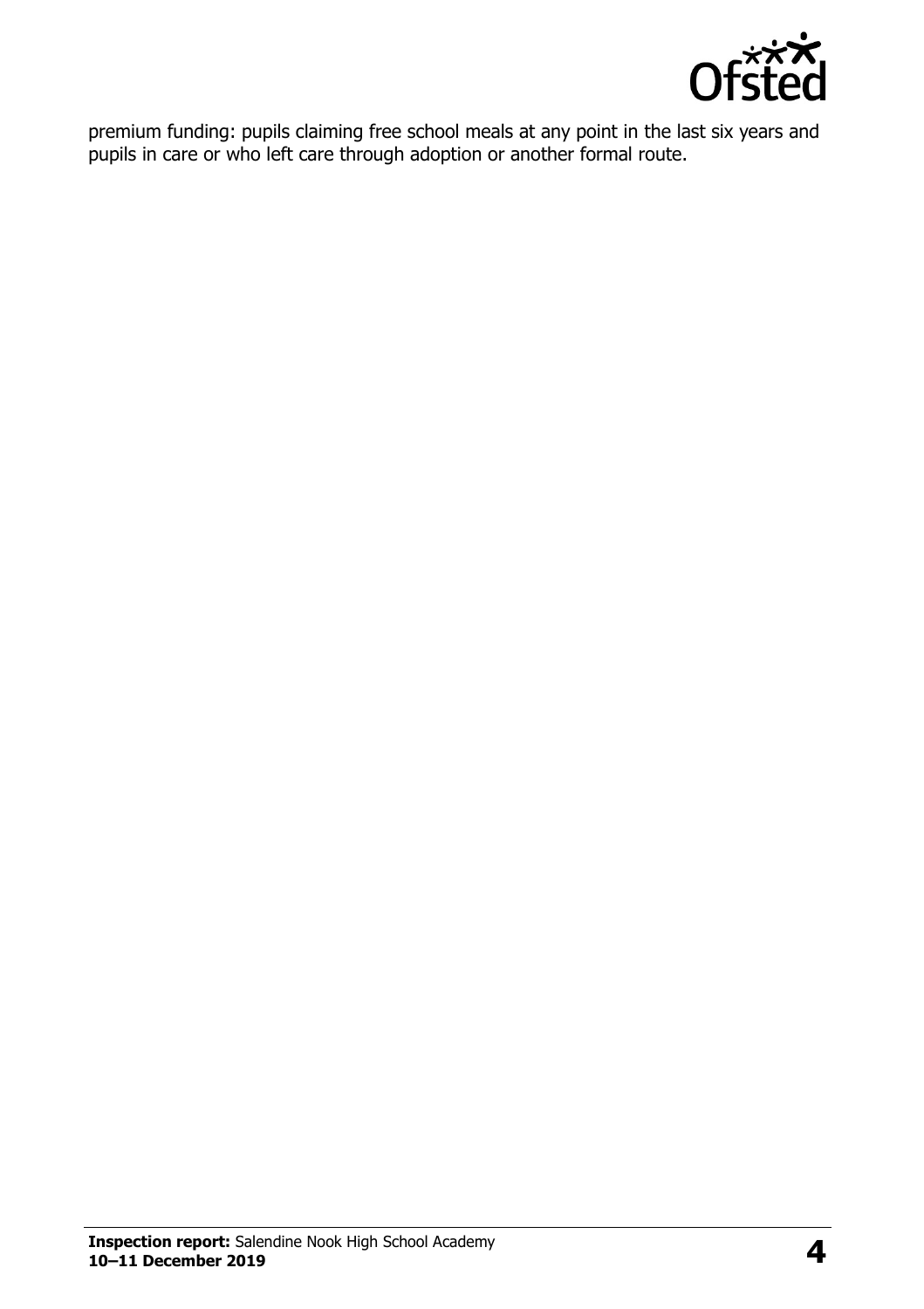

### **School details**

| Unique reference number             | 137869                   |
|-------------------------------------|--------------------------|
| <b>Local authority</b>              | <b>Kirklees</b>          |
| <b>Inspection number</b>            | 10110757                 |
| <b>Type of school</b>               | Secondary                |
| <b>School category</b>              | Academy converter        |
| Age range of pupils                 | 11 to 16                 |
| <b>Gender of pupils</b>             | Mixed                    |
| Number of pupils on the school roll | 1,347                    |
| <b>Appropriate authority</b>        | The governing body       |
| <b>Chair of governing body</b>      | <b>Mark Mitchell</b>     |
| <b>Principal</b>                    | Darren Christian         |
| Website                             | www.snhs.kirklees.sch.uk |
| Date of previous inspection         | 11 $-12$ February 2016   |

# **Information about this school**

- The principal took up his post in September 2017. There have been significant changes in staffing, curriculum leadership and senior leadership since his appointment.
- There have been significant changes to the governing body since the last inspection.
- Two alternative education providers are used by the school for an exceptionally small number of pupils.

# **Information about this inspection**

- We spoke to pupils about their work and school life.
- We met with senior and curriculum leaders and a wide range of staff. I spoke to a representative of the local authority and the school's improvement partner.
- We scrutinised a wide range of documentation relating to the school's work to safeguard pupils. We checked the school's central record, which includes checks made on staff to ensure that they are safe to work with children. An inspector met with two members of the school's safeguarding team. We spoke to staff about safeguarding and child protection.
- The inspection particularly focused on English, science and geography. Other subjects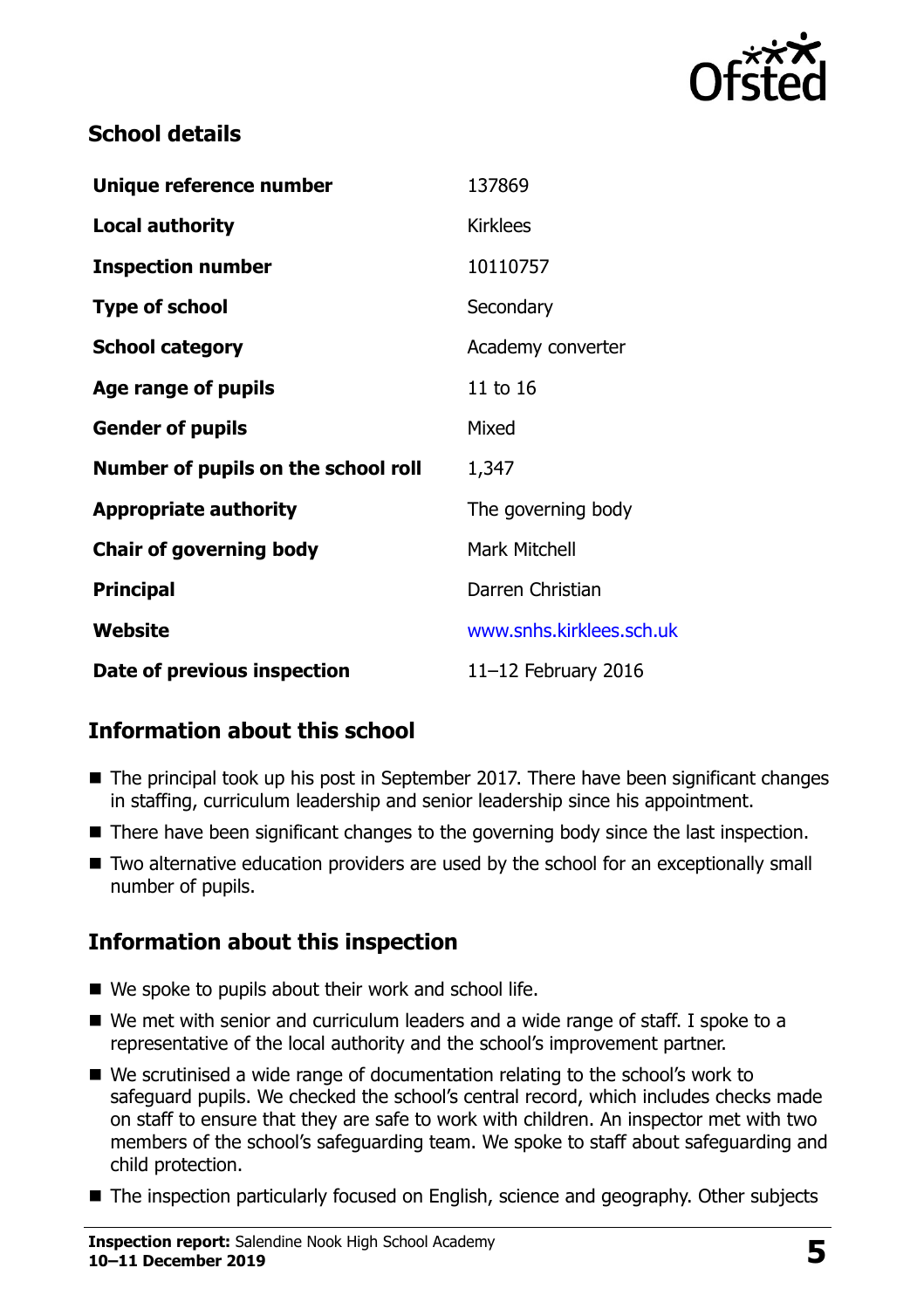

were also considered as part of the inspection. We spoke to curriculum leaders and visited lessons with them. We also looked at pupils' work. We held discussions with staff and pupils about what is being taught and learned.

■ We took account of the views of staff, pupils and parents who responded to Ofsted's questionnaires.

#### **Inspection team**

Jim McGrath, lead inspector Ofsted Inspector

Marc Doyle **Marc Doyle Marc Doyle Ofsted Inspector** 

Erica Hiorns Ofsted Inspector